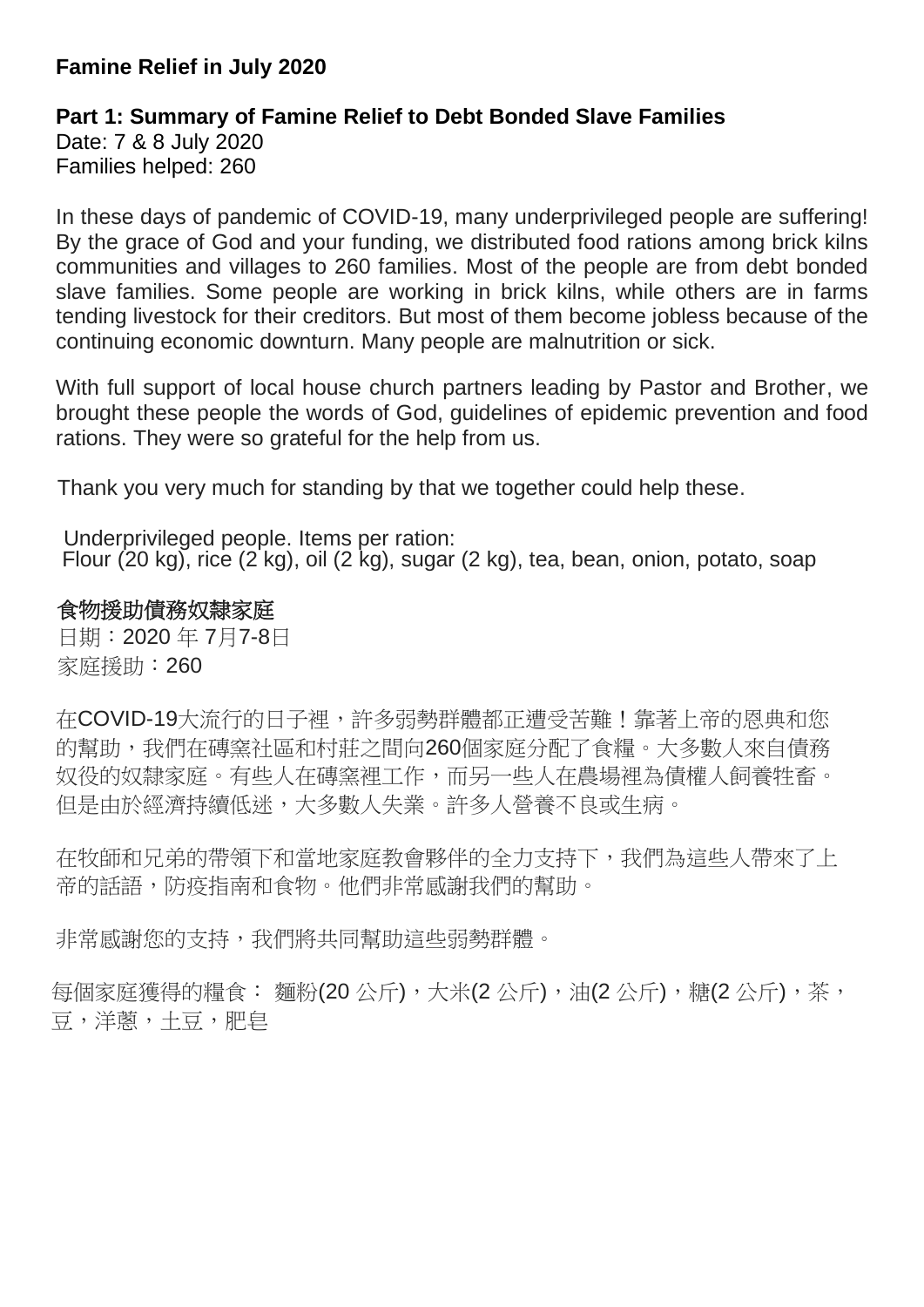



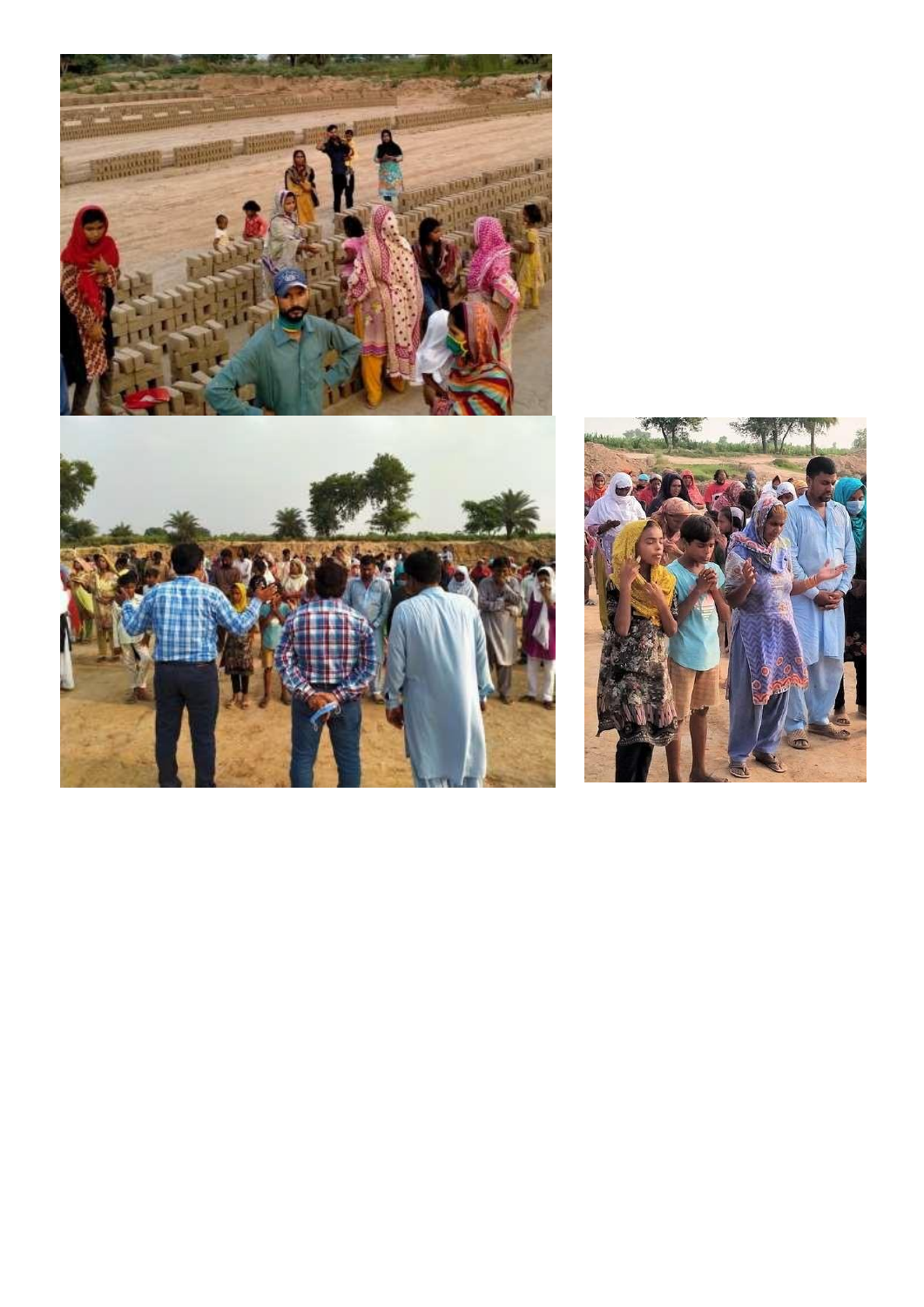#### 舒莎的故事

家庭成員︰爸爸(過世了) 媽媽、哥哥(雅雕)、舒莎、妹妹(蘇比) 家庭債務︰135000 盧比 (約六千港元)

舒莎今年大約八歲,一出生就是債務奴債了,一直以來她和家人在磚窯廠居住和工作 。幾年前爸爸過世了,所有的債務都由媽媽和他們承繼了。最近他們沒有工作,因為 新冠病毒的疫情,主人將一部分的磚窯關閉,減少生產,沒有工作就沒有飯吃。雖然 舒莎多了時間和妹妹玩耍,但是她和妹妹天天禱告,求天父供給他們一家食物,保佑 他們,更禱告他們的磚窯快快重新開工。

舒莎很開心,先一天,主人重新開動這個磚窯了!更開心的是今天有叔叔來向他們派 糧食,媽媽和哥哥從牧師手上接了一大包糧食,打開一看,裡面有麵粉,有大米、豆 子、洋葱…,舒莎心裡知道天父真的答允了她和妹妹的禱告 呢!





左1︰舒莎和妹妹玩泥沙

左2︰爸爸和哥哥得到一大包糧食

右︰舒莎就是在這個磚窯居住和工作的

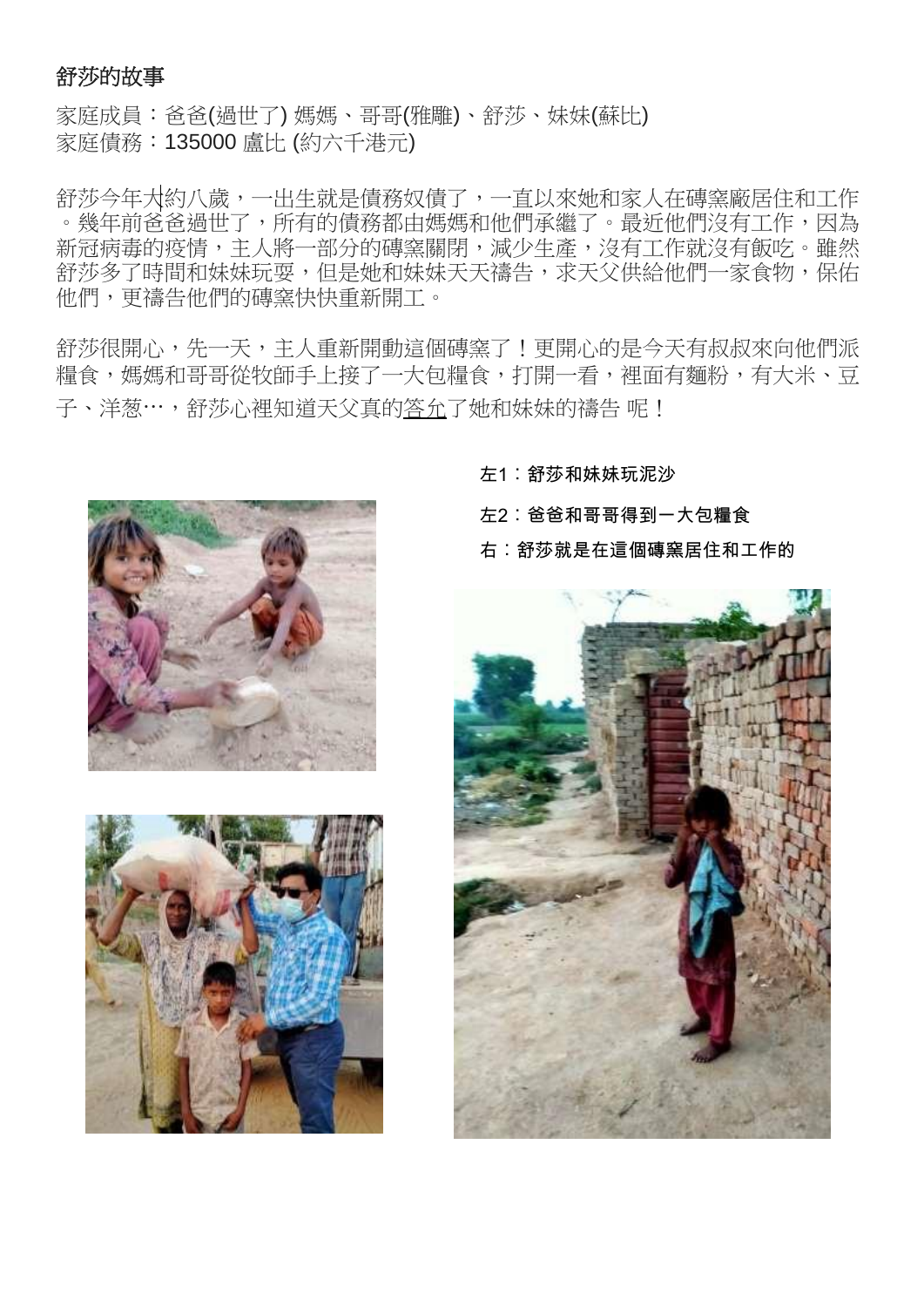**Lord Jesus is their Hope and Help! Please pray for the sick shown below.** 主耶穌是他們的希望與幫助!請為下圖的弟兄姊妹的疾病祈禱。



This sister has had a big tumour in her brain for several years.

Doctors said nothing can do for her. Nowadays the tumour is getting bigger, she is horribly disfigured and could hardly work. Our team prayed for her and encouraged her to have faith in Lord Jesus.

這位姊妹的腦部有腫瘤已經有好幾年了。

醫生說對她已無藥可施。如今,腫瘤變得越來越大,她的容貌變得可怕,幾乎無法工 作。我們的團隊為她祈禱,並鼓勵她對主耶穌充滿信心。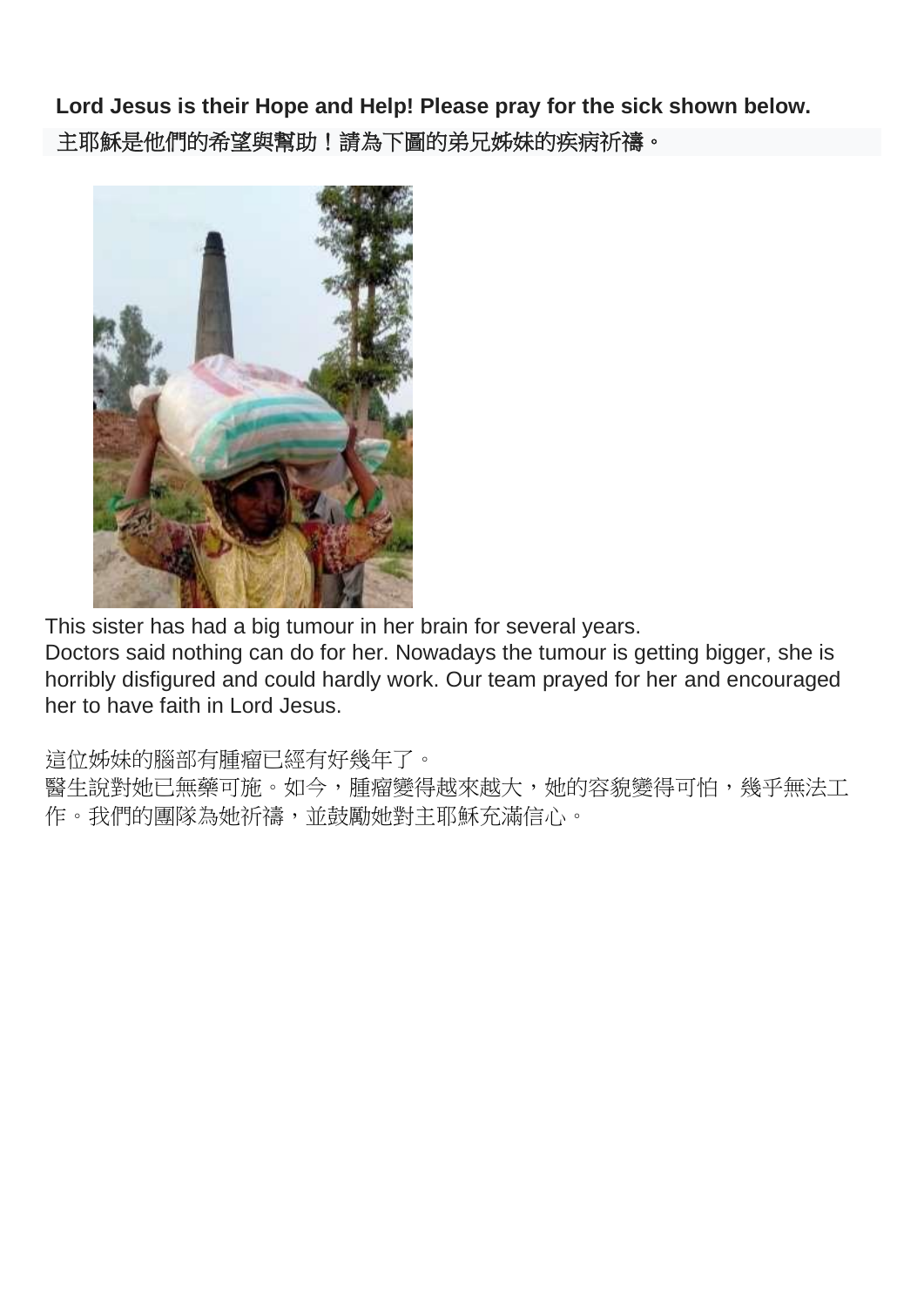

Four years ago, this brother Yaqoob got a traffic accident. His father died in the incident, his leg got 3 areas fractured and his son's head was injured. After operation, his son could survive but lost his hearing. Now this boy is deaf and dump. Though he got 3 operations, he could not get cured, his wounds have been inflamed seriously since then. He cannot work. His wife, his son and 2 daughters areworkinginabrick kiln.Theycannothardlyearntheirlivingnorrepayingtheir debt. Our team encouraged them and prayed for them.

四年前,這個兄弟 Yaqoob 發生了交通意外。他的父親在事件中死亡,而他的腿有3個 地方骨折了,他兒子的頭部受傷。手術後,他的兒子可以倖免於難,但失聰了。現在這 個男孩聾了。儘管他進行了 3 次手術,但仍無法治愈,但自那時以來, 傷口已嚴重發 炎。他不能工作。他的妻子,兒子和兩個女兒正在一座磚窯中工作。他們幾乎無法謀 生,也無法償還債務。我們的團隊鼓勵他們並為他們祈禱。